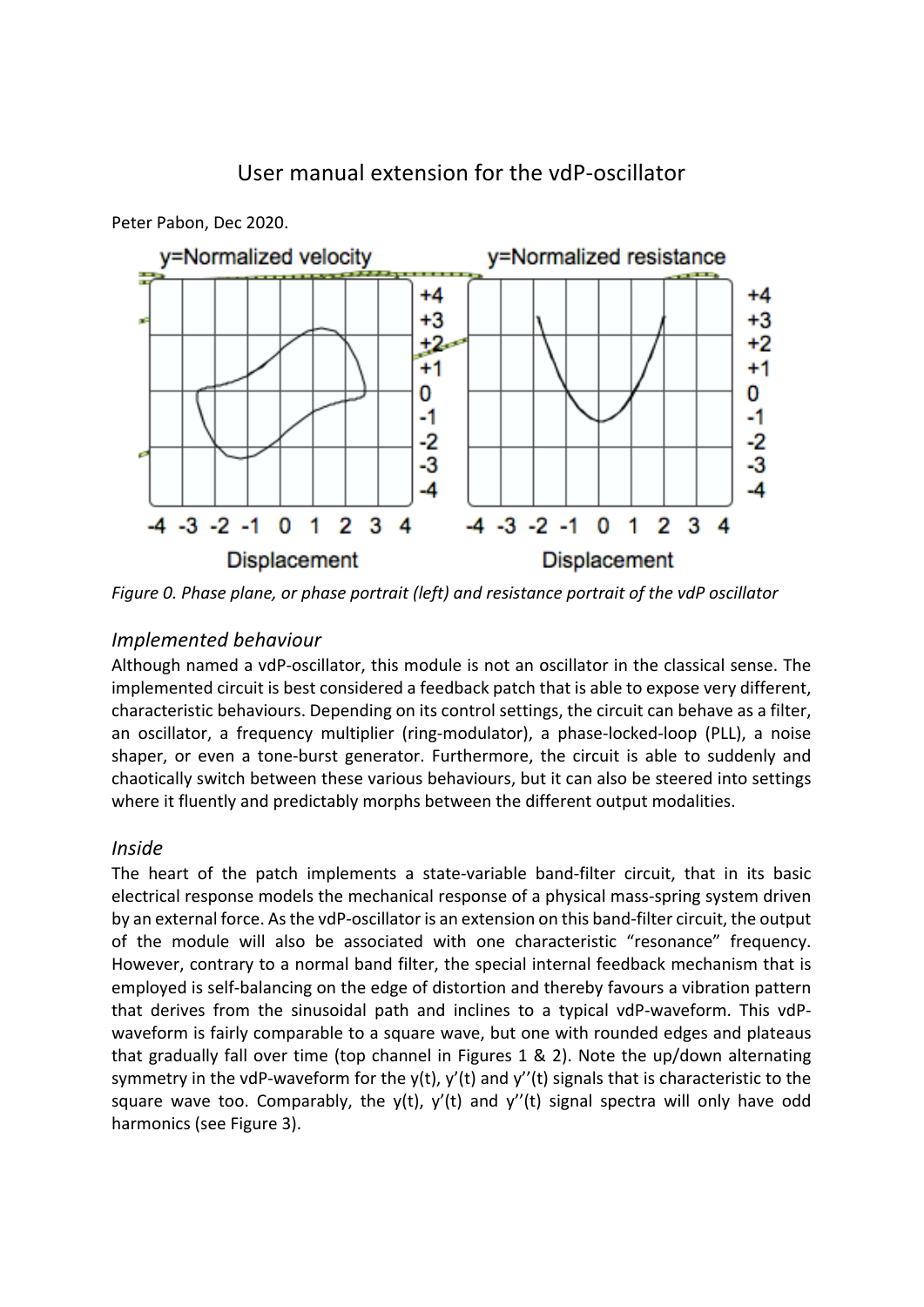



 $y''(t)$  or a(t): acceleration output (HP)

Double frequency (2f) output time varying resistance  $R(t)$ 

Resistive force  $F(t)_{\text{resist}} = R(t) \cdot v(t)$ No ext. output, internal only.

*Figure 2. Signals at different points in the vdPol circuit for μ=5.*

0 0.005 0.01 0.015 0.02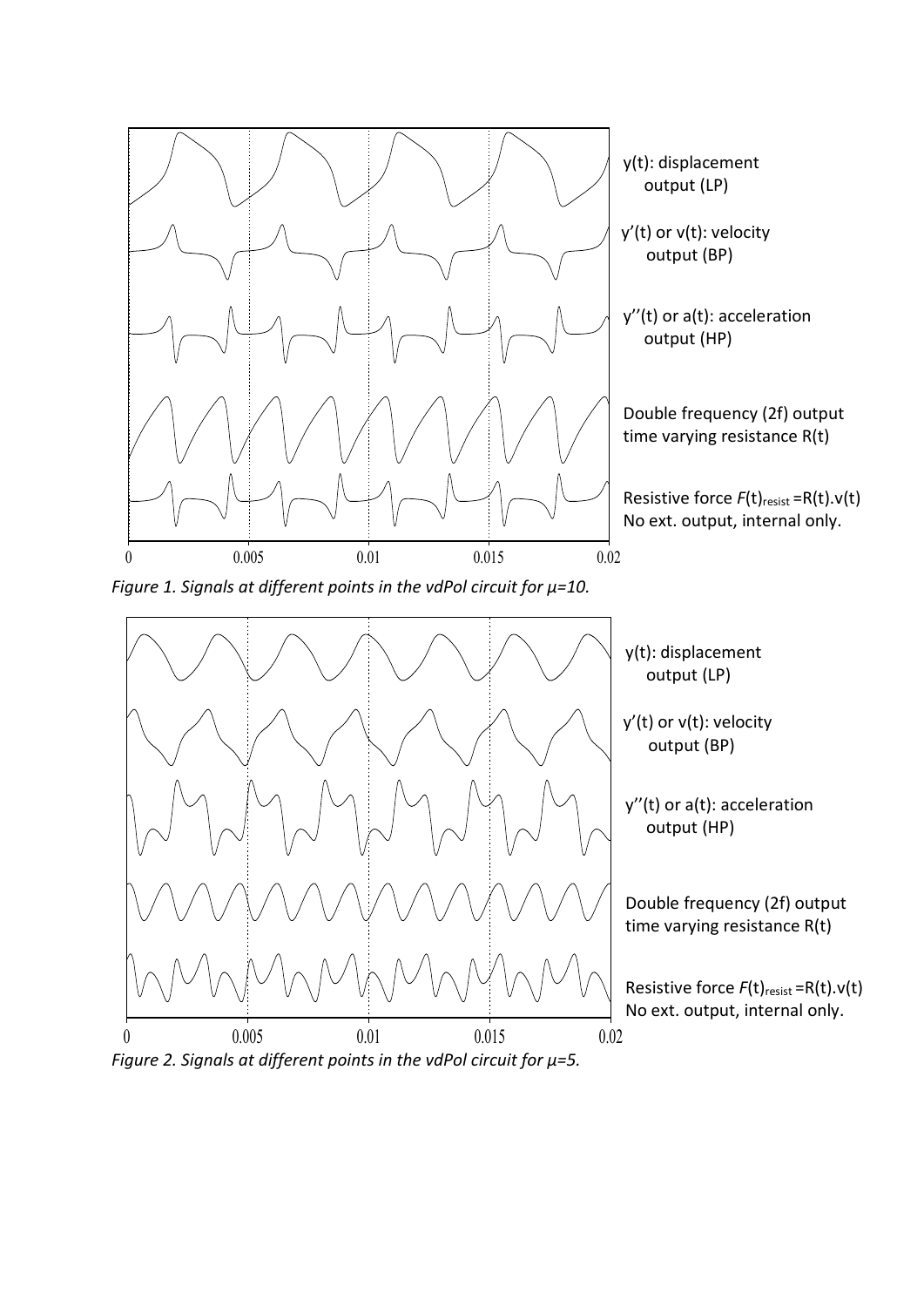

*Figure 3. Spectra for the signals at different points in the vdPol circuit for μ=10.*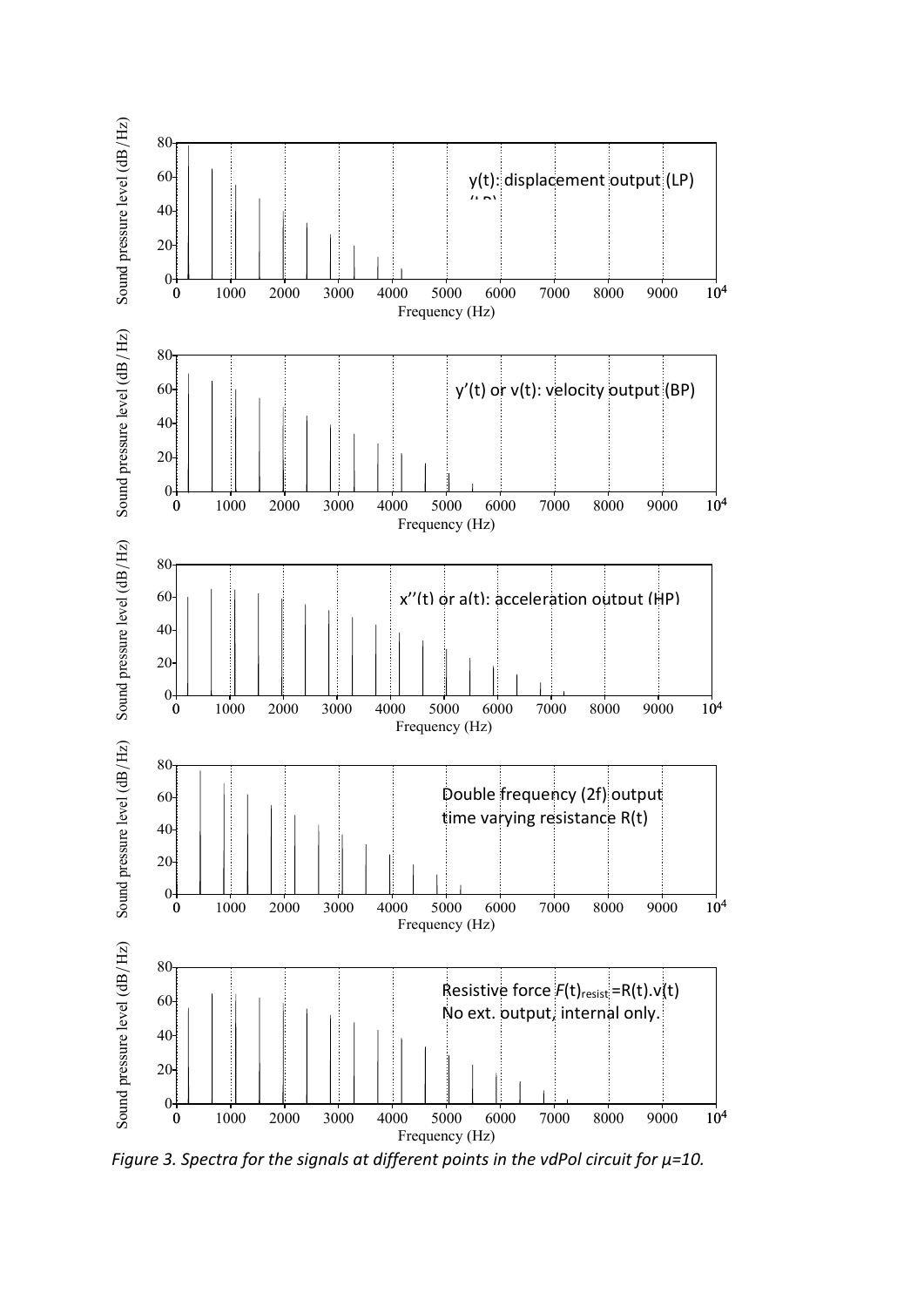## *Modulation*

When the vdP oscillator is driven by an external oscillator (connected to the external force input) or when for instance two vdP-oscillators are coupled, the circuit may show a behavior that is completely different from results obtained with other modules that are available in the analog studio. The output will be neither a band filtered version of the input, nor an amplitude modulation, but something in between. Depending on the frequency (mis)match, the output will either be:

state (A) where the VdP entirely locks its internal oscillation to the external driving frequency. This mechanism works whatever the exact shape of the incoming waveform, while still the characteristic vdP waveform remains preserved, or:

state (B) where the vdP circuit oscillates completely independent from the external source, leading to an amplitude modulated mix at the output.

The moment of locking or unlocking to one of the two regimes is only partly predictable.<sup>1</sup>

A stronger driving force at the input will increase the chance that the system gets frequency locked, but increasing the  $\mu$  -the meaning or physical interpretation of this  $\mu$ -control parameter will be further explained later- will make the system again more resistant and critical on the minimal frequency distance needed for this locked 'slave' behaviour. Once frequency (Phase) locked, the vdP-circuit has a tendency to stay locked, even when the input frequency changes to a value that it would not sync-to in a free, unlocked, situation (this is called a hysteresis effect). Once caught, the system can be dragged away from its preferred frequency, but once unlocked again it falls back to its original preference.

## *Relaxation oscillator*

The vdP circuit is a **relaxation oscillator**. What this qualification implies in practice is best exposed and exploited with a setting where: (A) the  $\mu$ -control is given a high value (favouring fast accelerations-decelerations to occur),  $(B)$  the oscillatory frequency 'f' is brought down to a very low frequency (low spring stiffness) and (C) the knob (osc/filter mix) is turned in the ocs-direction to expose maximal vdP behaviour. In this setting, the vdP-oscillatory cycle will show a typical vibration pattern where a rapid jump in polarity (the relaxation moment), will be followed by an elongated recovery phase during which the output gradual falls down to amplitude level  $+/-$  1; from where again a relaxation jump to the opposite polarity is induced, and so alternating on. There are thus two relaxation instances (jump up and jump down) within a period. In fact, the electronic circuit that provokes the jump is tapped and the absolute values of the sensed electronic 'kicks' are presented as the double frequency output (see Figs 1,2,3). To understand how to exploit this relaxation behaviour it is better to first understand the implemented principle.

## *The connected physical model*

 

The typical vdP-waveform that emerges from the circuit reflects the properties of a very specific and clever designed self-balancing  $(+/-)$  feedback mechanism that Balthasar van der Pol invented in the 1930-ies. This mechanism and much of the behaviour described above becomes easier to understand, and thereby more efficiently controlled or abused, by grasping the physics of the mechanical model that this electrical system simulates.

 $1$  The general name for this frequency locking effect is 'Arnold Tongues' and the fact this might not be a familiar term to you perhaps demonstrates the specialty of this type of oscillator.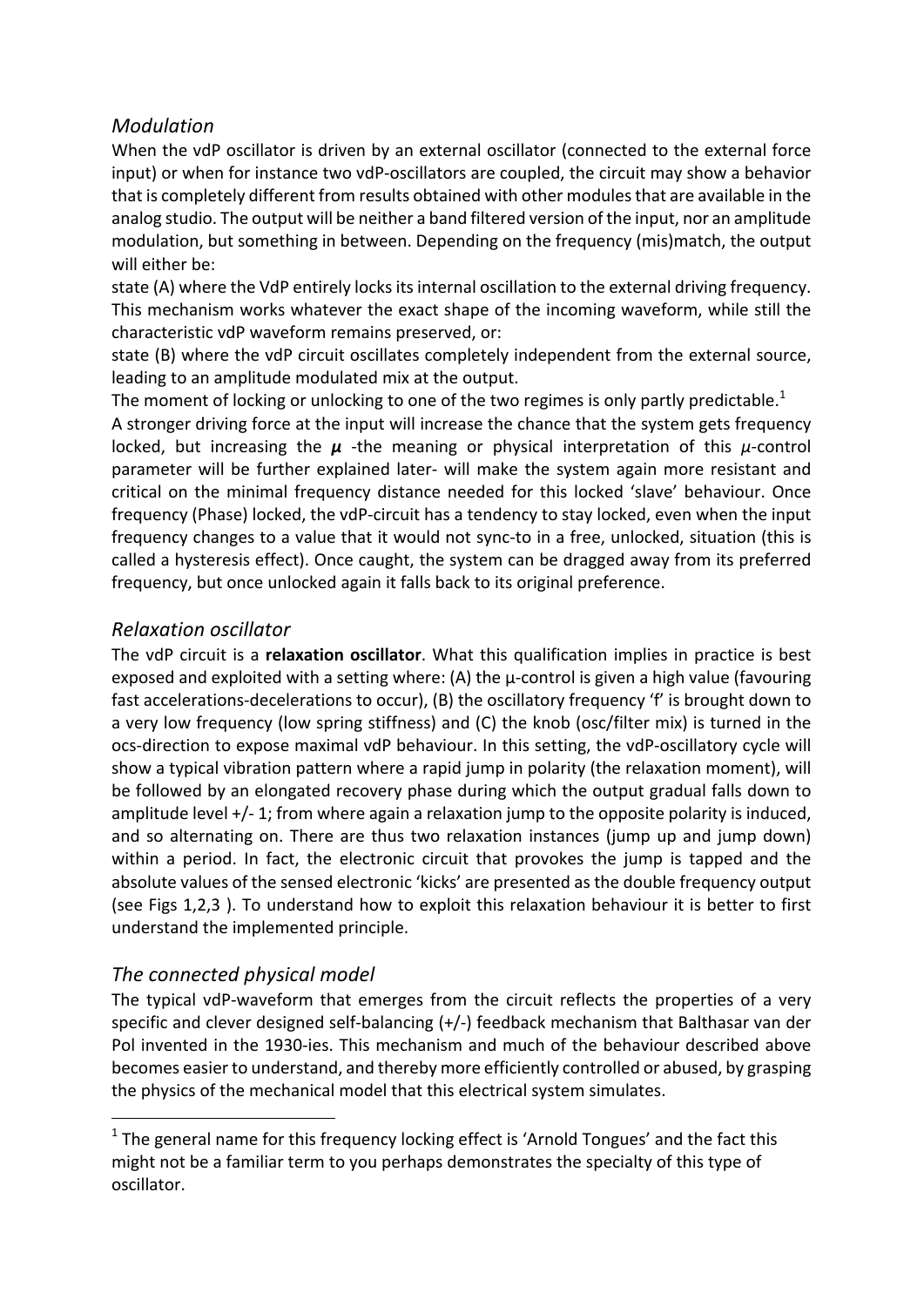## *Physical parameters as voltages*

Many concepts of a mechanical system have an electrical analogue. For instance, the concept of mechanical resistance is completely comparable to the concept of electrical resistance. A mechanical displacement could be conceptually matched to a change in voltage and similarly a mechanical velocity could be conceptually matched to an amount of charge flowing per time unit through an electronic part (a current as a measure of the speed of voltage change). However, a current running through a resistor will again produce a proportional voltage over this resistor. This voltage difference perfectly shadows the current and thus a voltage level may conceptually represent a velocity too. So, in the actual electrical implementation of the physical model, the matching of mechanical parameters to an electrical analogue is not a simple one-to-one translation. The art of designing an electronic model of a physical system, is how to scale each "parameter" of the mechanical model as a representative electrical voltage appearing somewhere in the circuit. For instance, within the electronic design of the state-variable filter that simulates a mass-spring system, there are typically three designated points in the schematic that represent: (1) the virtual displacement (called the LP output), (2) the virtual velocity (called the BP output), and (3) the virtual acceleration/force (called the HP output). All three physical parameters are time varying signals that can be simultaneously probed within the electrical circuit. Apart from probing, time-varying signals can be added at designated points in the circuit to change or modulate the modelled physical property. For instance, the voltage control input in "audio/CV" adds a voltage to the acceleration/force point to simulate an external driving of the virtual mass of the system. In the vdP-circuit, there is a designated point where the sensed voltage represents the mechanical resistance in the modelled physical system. The earlier mentioned voltage controlled  $\mu$ -parameter allows you to modulate (rescale) this simulated resistance.

## *The mechanical model*

The next graph sketches schematically the physical system that is modelled by the electronic vdP-circuit:



*Figure 4. The x-axis measures the horizontal displacement of the virtual mass that is connected to a virtual spring that is at equilibrium at x=0. The*  $(x^2-1)$  *function on the y-axis specifies the virtual resistance this mass feels locally when it moves through a virtual medium with a* viscosity gradient that varies with the displacement.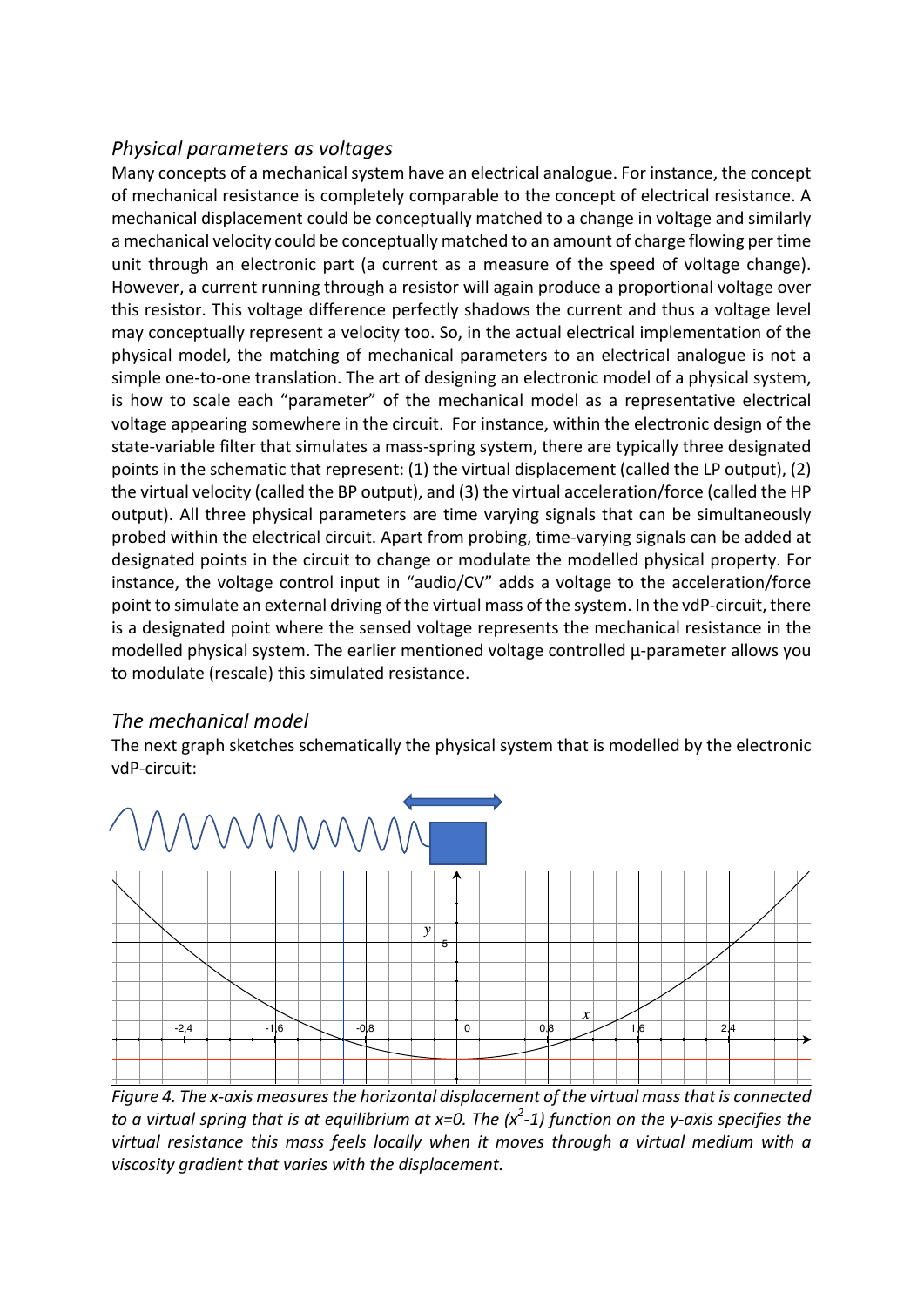Potentials (voltages) in an electric circuit will not change if there are no currents flowing through the electronic parts. Similarly, the above modelled physical system will not gain or lose potential energy if the mass does not move. When the mass in Fig. 4. would be displaced horizontally from its equilibrium position (at  $x=0$ ) by a short push from an external force, the system will respond with a familiar sinusoidal movement due to the working of the spring. During this cycle, there is a periodic exchange between kinetic energy (mass velocity) and potential energy (stretching of the spring). The kinetic energy is at its maximum when the mass due to its inertia crosses the zero point. In the next phase of the cycle, this kinetic energy is fully exchanged for potential energy when the mass loses velocity while stretching the spring to its highest amplitude. Note, that at points of maximum amplitude deflection (zero velocity) there will never be any frictional energy exchange with the environment. A trivial, but not unimportant insight, is that only by movement a system can lose or gain kinetic energy. In the process where kinetic energy is lost to-, or gained from the surroundings, having more velocity 'v' and/or finding more resistance 'R', both lead to a larger frictional force  $F_{\text{friction}}=v.R.$  It is the application of this force over the travelled distance (Force\*displacement=Work) that determines the energy dissipation to the environment. A basic insight is that by dynamically controlling the amount of resistance (while not actively controlling the velocity), the rate at which a system may lose (or gain) kinetic energy (velocity) can be modulated, and thus a self-sustaining oscillatory mechanism can be constructed.

#### *Variable resistance*

The heart of the vdPol-oscillator is centred around the concept of having a resistance that varies as a function displacement. The (x<sup>2</sup>-1) function sketched in the above figure is the actual dependence implemented in the electronic vdP-circuit. The curve illustrates that the resistance of the medium through which the mass moves is not uniform. The resistance increases with a squared factor when moving either to the left or right extreme (you can interpret this as the surrounding fluid rapidly becomes more viscous further away from the equilibrium position). A varying resistance means that for the same velocity value, depending on where the mass is moving along the x-axis, the system may lose (or gain) different portions of kinetic energy while moving. Note that the sketched resistance gradient in Fig. 4. is not representing a force field or potential that will automatically set the mass into motion. When there is no movement (zero velocity), there will be no resistive force acting that could displace the mass or guarantee an energy exchange with the environment. This is why there is a spring added to the vdP-model, as this mechanical element will guarantee a basic initial oscillatory movement where the spring periodically drives the mass back and forth along the x-axis. With the resistive force factor scaled down to zero, (by zeroing the  $\mu$  control parameter that vertically scales this function), the vdP-oscillator will behave as a classical mass-spring system that does not gain or lose energy, and will respond as a band filter with a corresponding sinusoidal motion. By upscaling the resistance effect of the above gradient function (with the  $\mu$  control), the initial sinusoidal motion will get modulated as a function of the current xdisplacement and as a result the sinusoidal periodic motion gradually deforms to the typical vdP-waveform. The cycle duration will change too as a result of the different resistances felt along the cyclic path.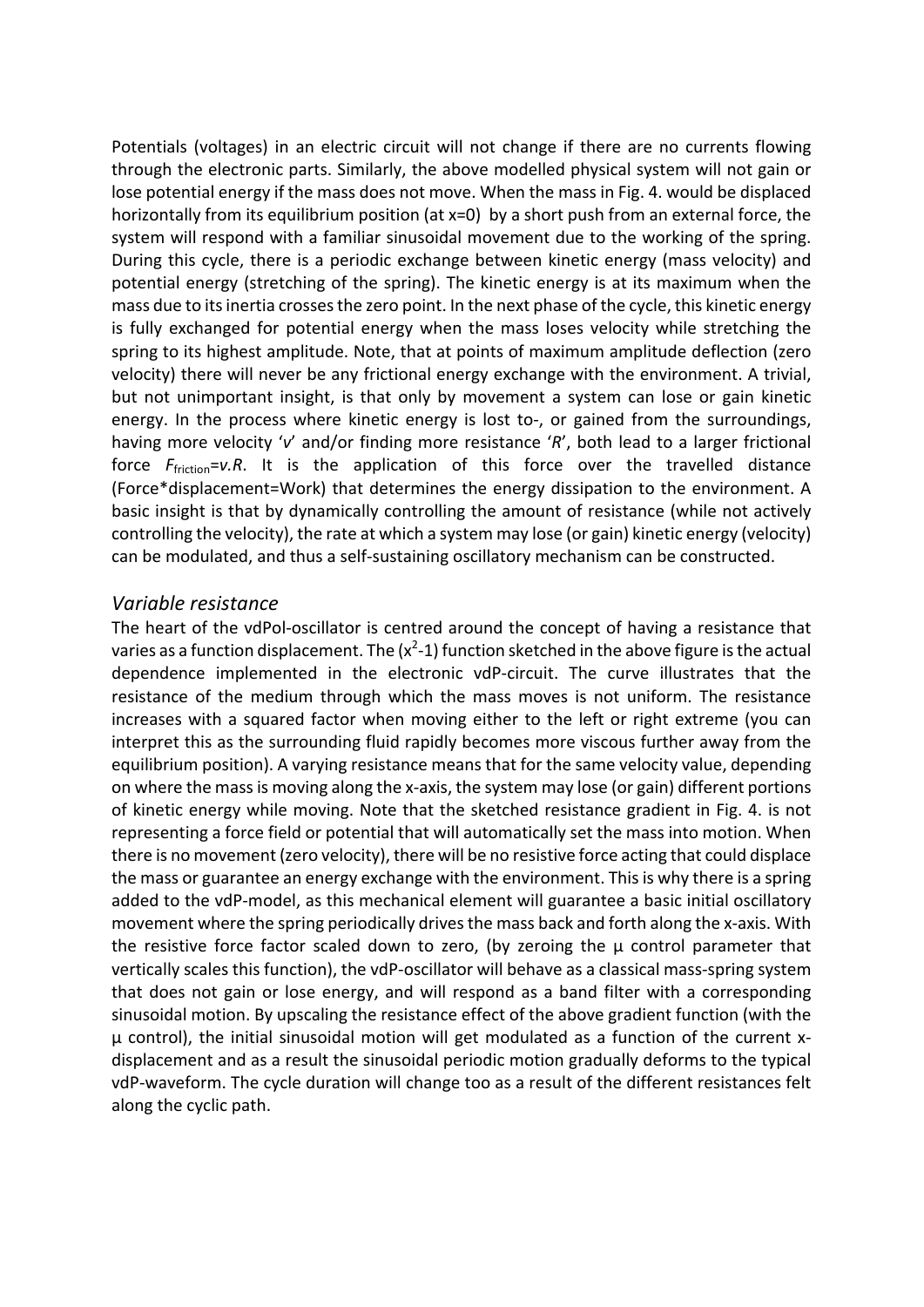

*Figure 5. Displacement (now vertically)* waveform as a function of time (horizontal axis).

#### *Traversing the negative resistance zone*

Let us inspect the path of the mass movement and sketch its physical state as a function of time (horizontally) in detail (see Fig. 5). Note, that the first horizontally oriented displacement axis from fig. 4, is now rotated 90 degrees and displacement is projected vertically as y-axis. We start at the moment just following a positive zero-crossing jump. The virtual moving mass that is modelled by the electrical system, will start to lose virtual velocity once it comes above absolute amplitude '+1'. Once outside the central region between the two blue lines, the resistance is always positive, which means damping, or energy loss. The damping factor increases with more extreme displacement amplitudes. The virtual material gets only stickier and more resistant the larger the amplitude, and thus any movement rapidly stops. The only force that can release the clogged mass from the modelled sticky medium is the spring that will gradually pull the mass back to the midline. The way out of this viscous material may at first be a slow process, but there is hope... as with lower displacement amplitudes, the virtual surrounding gets less and less viscous. Actually, the resistance decreases with a quadratic factor when the amplitude decreases to zero, and so the pull of the modelled spring becomes more effective, and the velocity increases rapidly (the mass accelerates). When crossing displacement amplitude value  $+1'$  a curious phenomenon happens; the virtual resistance of the surrounding material becomes negative! A negative resistance is not a familiar physical phenomenon, but we are in a virtual environment where weird things may happen. This virtual anti-resistance theoretically implies that there will be a force acting in the direction the object is already moving, where a larger negative resistance implies more force per velocity unit. As a result of this anti-resisting force, the velocity will increase on itself and between the blue lines the mass accelerates exponentially. Note, that at displacement=0 the negative resistance is at its minimum. Thus, at the point where the spring force will be zero, there is maximum acceleration due to the anti-resisting force finding a maximum. Effectively, the mass will launch itself over the zero crossing. After the crossing, the negative resistance gradually gets less extreme, but still remains negative. Although the anti-resisting force ceases, the accelerating force is not yet changing sign. The mass will still gain velocity, and thus kinetic energy, as long as the force is in the direction it is travelling. Once outside the section bounded by the two horizontal blue lines at amplitudes  $-1$  &  $+1$ , the resistance curve will again be positive (damping), and deceleration sets in. Due to its high velocity, the mass will rapidly enter the high viscosity zone and lose most of the kinetic energy that it gained along the zero-crossing path almost instantly. That the decelerating force increases with a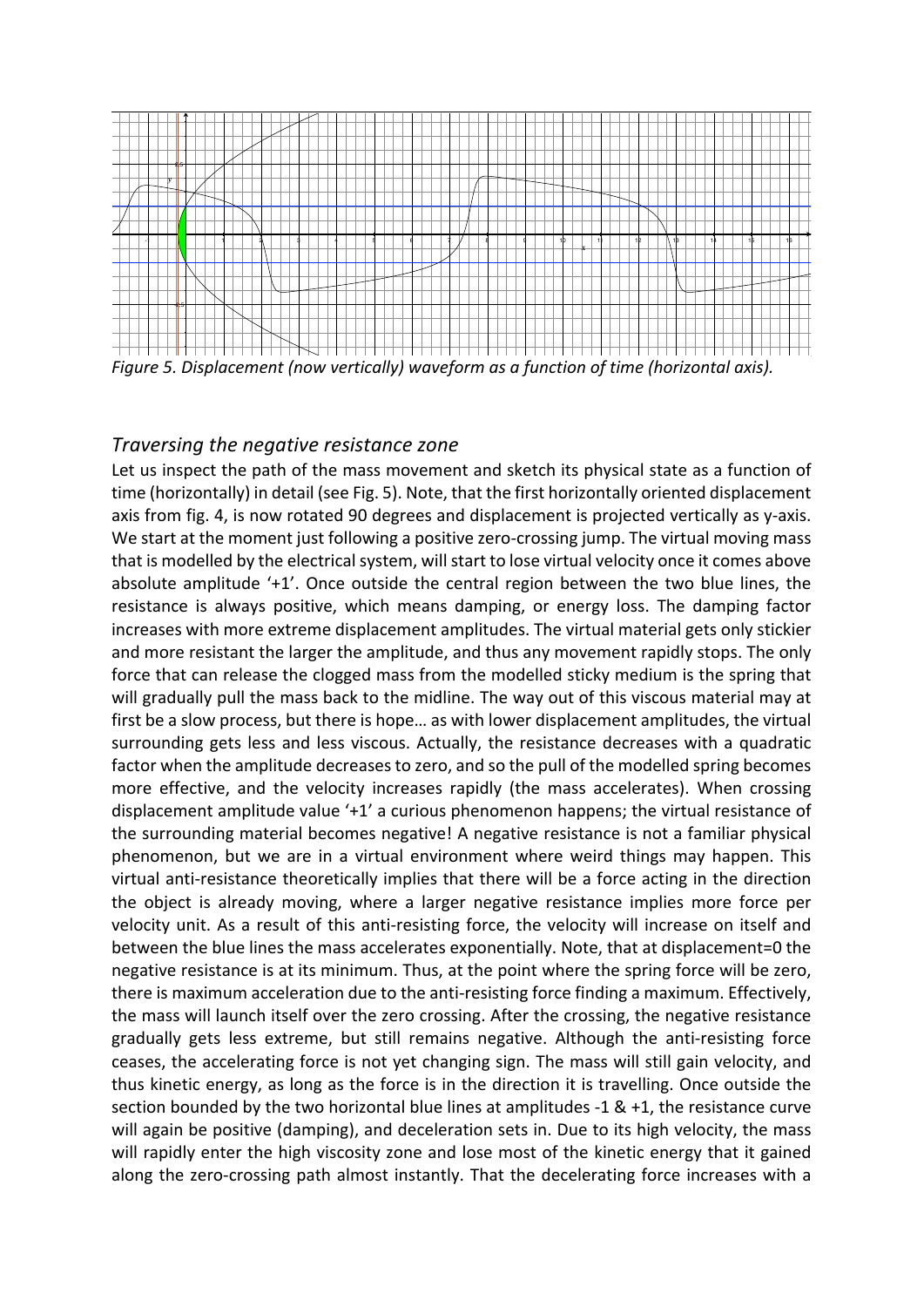quadratic factor helps a lot decelerate fast. The mass is now at the other extreme deflection point, and with nearly no velocity, again in a state where only the spring force can slowly pull it out of this sticky environment and what follows is again a first slow approach in the direction of the negative resistance zone in the middle, to get boosted again during the next the zero crossing etc. The same process is repeated in the opposite direction, and so on. Note, that any extra velocity gained along the way will not help to make the process repeat faster, as more velocity implies a deeper launching into very sticky surroundings.

### *Interpretation of the μ-parameter*

The  $\mu$ -control parameter scales the resistance curve. The effect of increasing  $\mu$  is a faster acceleration/deceleration within the cyclic process: with faster transients the sound gets sharper. The higher velocities shorten the zero-crossing time, and thus could lead to an increase in pitch. Contrary, the time spend due to effective launching in sticky regions increases, which again lengthens the periods and thus reduces the pitch. How this effect will balance out on the effective period duration will also depend on other variables and system dependencies, which in practice makes it hard to predict or generalize how this  $\mu$  control may affect the observed pitch of the oscillator.

For instance, the intermediate speeding up due to the high  $\mu$ , increases the velocity values, and thus the amplitudes of the voltages in the BP output that represent this velocity, that thus should increase too. However, the electrical circuit is designed with an automatic gain control. Thus, the amplitude of this BP signal no longer shadows the amplitude of the physical velocity, but its frequency content will still represent it.

### Use and abuse of the vdP circuit.

### *Generating bursts of pulses*

The physical interpretation of the oscillating mechanism given above, can help to understand how to exploit the relaxation mechanism and put the vdP-circuit in a burst-like oscillating behaviour. To reach this state:

(1) The resonance frequency knob 'f' [or the control voltage for  $f$ (cv)] needs to be brought down its lowest value. You can interpret this control parameter action as a weakening of the internally modelled spring. The less stiff a spring, the less force there will be to pull the mass back to its equilibrium position, and the lower the frequency at which the mass oscillates due to spring forces.

(2) Set the  $\mu$ -parameter [or the control voltage for  $\mu$ (cv)] to a high value. The  $\mu$ parameter scales the range of the resistance curve, which means faster

accelerations/decelerations within the cyclic process.

(3) Add some noise to the external force input.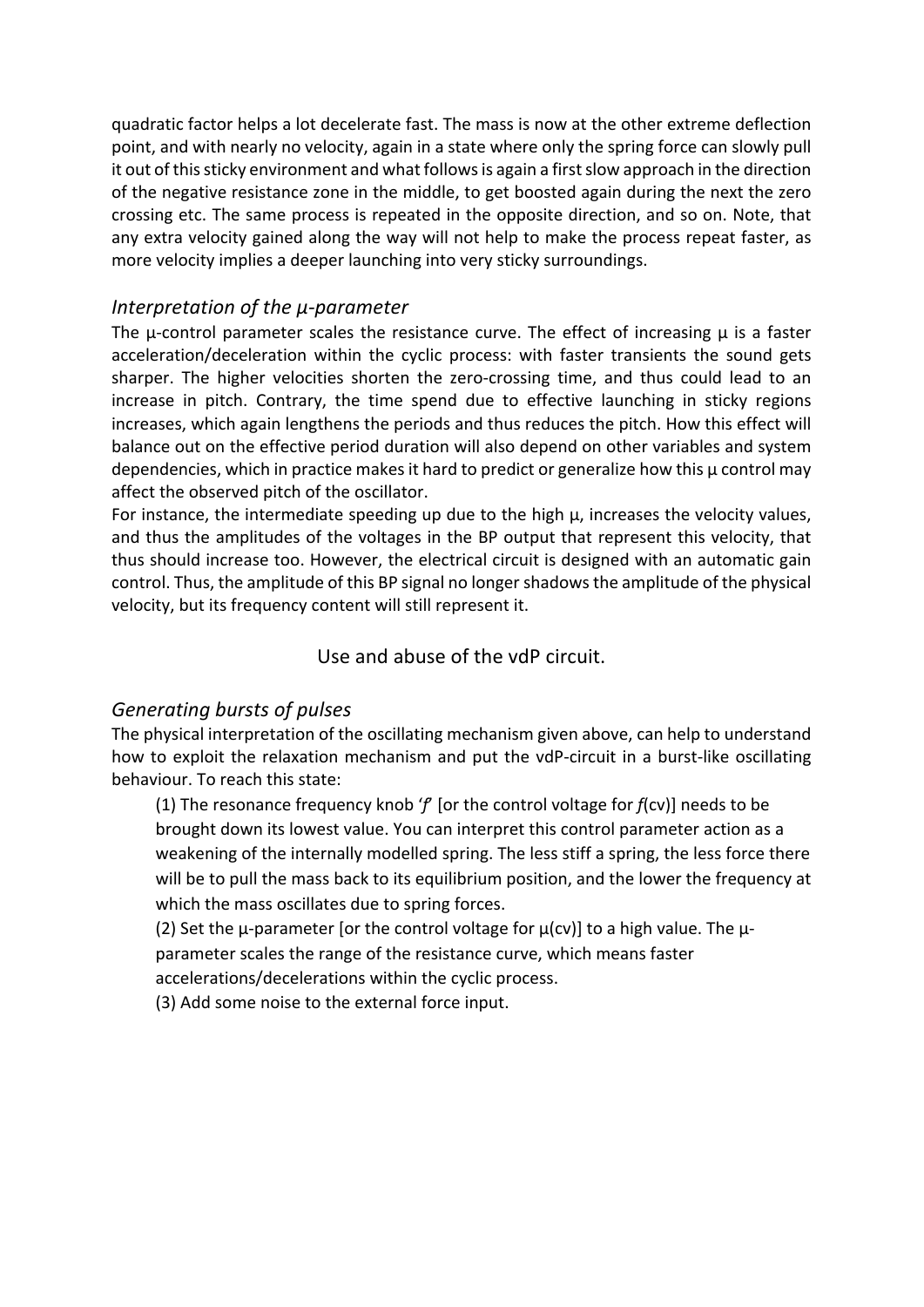

*Figure* 6. Displacement and velocity time signals for  $\mu$ =60 & negligible spring stiffness. Some *noise is added to the force input to randomly dislocate the mass from its docking position.* 

With a small displacement from the equilibrium position by some external noise signal at the force input, there will not be that much counter force by the weak spring pulling the mass back to the equilibrium position. However, the little bit of velocity gained at the disruption, will due to the high negative (anti-)resistance around zero displacement, immediately produce a lot of force in the direction the mass is going. The mass will accelerate rapidly in the direction it was accidentally going. Once above displacement amplitude 1, a rapid deceleration starts when the mass lands in very sticky environment at one of the extremes. The spring will be able to slowly pull the mass out of this environment and the vdP-circuit could start to get in a continuous state of self-oscillation. However, the continuous noise that is been added to the force input, will have a curious effect when the mass crosses amplitude  $+/-$  1 with a low velocity. This is the point where the resistance effect changes its polarity from + to -. Although the mass could shorty enter in the negative (anti-resisting) range, the random sign changes of the external noise force may still be enough to flip the direction of the velocity and thus make the mass accelerate back up again to the amplitude  $+/-1$  line. In practice, this little noise added increases the chance to get stuck at either the  $+1$  or  $-1$  amplitude value (see Figure 6). It could happen that a sudden higher spike within the noise in the direction of the zero-crossing will be just enough to get the mass accelerate on itself and jump to the other side. Once gaining speed and thus anti-resisting force, the external noise spikes forcing in the opposite direction will lose their effect. Moreover, when the system makes this randomly triggered relaxation jump to the other side, there can be so much energy gained along the way, that on the way back from the sticky environment, while moving in the direction amplitude  $+/-1$ , there is still enough kinetic energy left to temporary overrule the noise that could again reflect the mass in the opposite direction at the  $+1/-1$  line. As a result, there will be burst of periodic vdP-oscillations, that could by accident be stopped when mass is around amplitude  $+1$  or  $-1$ .

With too little disrupting noise, the circuit will go on oscillating uninterruptedly. With just enough noise amplitude, the chance that the mass will be caught in rapid random oscillations around the  $+/-1$  displacement points will increase. With even more noise, such a catch gets